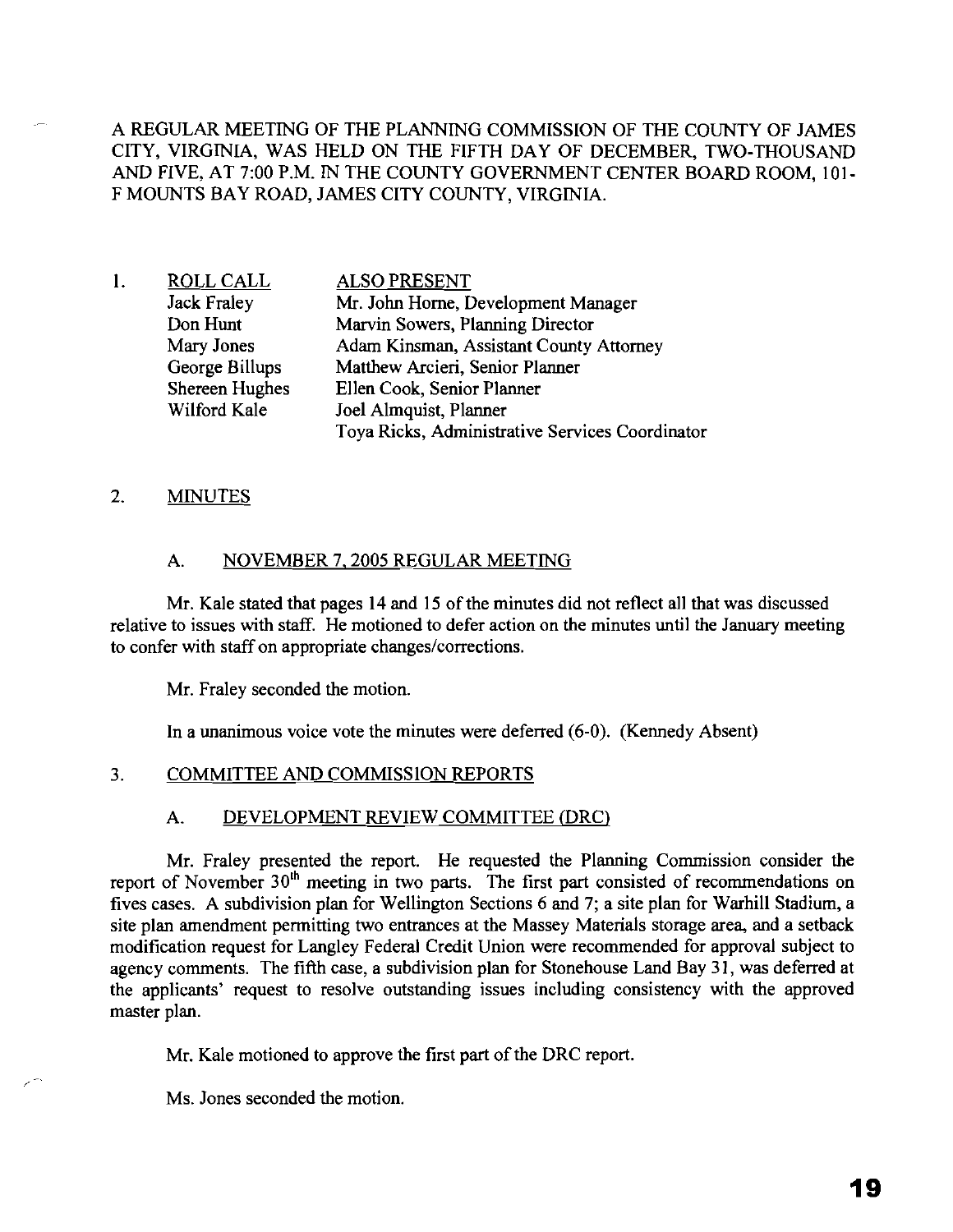In a unanimous voice vote the report was approved (6-0). (Kennedy Absent)

Mr. Fraley stated that the second part of the report dealt with the Marywood subdivision. He confirmed with Mr. Hunt that Ms. Hughes wished to make a statement before the report was presented.

Ms. Hughes read a statement recusing herself from voting on the Marywood case. She stated her involvement as a community representative during the past year during meetings with James City County, Virginia Department of Environmental Quality, and U.S. Army Corps of Engineers in efforts to limit environmental impacts of the project as well as her plans to continue to do so as her reasons.

Mr. Fraley said that an alternative plan had been submitted for the Marywood subdivision. He summarized the differences between that plan and the one originally submitted and the status of each. Mr. Fraley said the committee voted  $3$  to 1 to recommend approval of the alternative plan pending agency comments.

Ms. Jones thanked the DRC for their diligent work on the project which she said resulted in a better project.

Mr. Kale thanked Mr. Greg Davis who represented the project's developer, Centex Homes, and Mr. Fraley for their efforts in improving the project. He said he still has concerns about traffic and the safety of pedestrians and cyclists, and felt the traffic study should have been expanded to include the interior streets of the existing communities.

Mr. Billups agreed with Ms. Jones and Mr. Kale on the work that had gone into improving the plan. However; he noted that most of the other homes are on 1 acre parcels and this project proposed Y, acre lots. He also said he would like to see a further reduction in the number of houses to reduce impacts on the environment including wetlands and traffic.

Mr. Fraley said that although not perfect the project exceeded all minimum standards. He said alternative access points were studied but none were thought to be practical. Mr. Fraley also said the project originally proposed lots of one-third of an acre. He said the committee requested the lots be widened to one-half of an acre, which is constant with the surrounding community, and the applicant agreed. Mr. Fraley also stated his concerns about traffic. He said he did not believe the process used in the County is modem. He also said that he thought the County needed an inhouse traffic consultant because Virginia Department of Transportation (VDOT) only examined traffic considerations at major intersections and only responded to the traffic studies presented to them by developers and does not make any alternative suggestions. Mr. Fraley also stated his intent to purse this issue next year as a Planning Commissioner in addition to working to strengthen the County ordinances particularly the residential sections.

Mr. Hunt thanked Mr. Fraley for the extraordinary time and effort he had invested in making the project better. He agreed with Mr. Fraley that it was not perfect but he felt it was just and fair.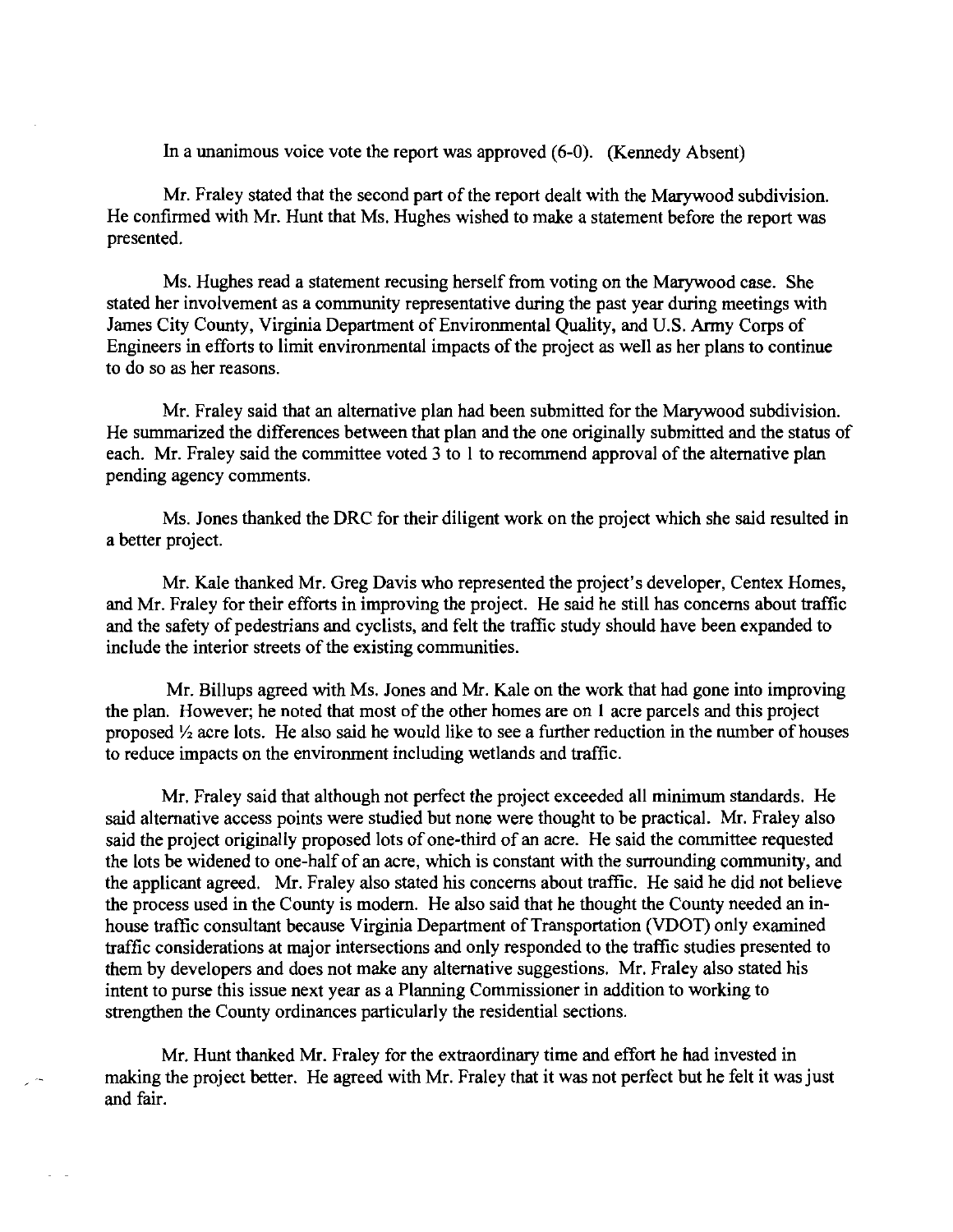Mr. Fraley motioned to approve the alternative Marywood subdivision report.

**In** a voice vote the Marywood report was approved 3-2. AYE (3): Fraley, Jones, Hunt; NAY (2): Kale, Billups. (Kennedy Absent; Hughes Abstained)

# 4. PUBLIC HEARINGS

- A. Z-13-05 Village at Toano
- B.  $Z-17-05/MP-14-05$  Greensprings MP Amendment<br>C.  $Z-15-05/MP-12-05$  Stonehouse Planned Communit
- Z-15-05/MP-12-05 Stonehouse Planned Community MP Amendment
- D. Z-13-05/MP-I0-04/SUP-31-05 Monticello at Powhatan North
- E. Z-16-05/MP-13-05 New Town Sec. 9 Settler's Market

Mr. Hunt stated that the applicants for cases  $4A-4E$  requested deferral of those cases until the January meeting.

Mr. Sowers said staff concurred with the requests.

Mr. Hunt opened the public hearing.

Mr. Andrew Poole, 4019 E. Providence Road, spoke regarding case Z-13-05/MP-1O-05/SUP-31-05 Monticello at Powhatan North. Mr. Poole said the proposed rezoning will increase housing density and that historical data shows that in James City County density increases do not provide any benefits to citizens. He said this was due to school over-crowding, over- taxing of police and fire services, stress on infrastructure, and traffic congestions. Mr. Poole urged the Commission to continue to look for ways to evaluate projects based on the cumulative impacts of previously approved cases. He said that population and housing estimates he found on the County's website were under-projected when compared to the number of building permits issued which he said results in a lack of adequate services.

Ms. Jones thanked Mr. Poole for his comments. She informed him that the Policy Committee met with Planning staff earlier that evening and requested that staff provide the Commission with cumulative data regarding schools, transportation, and water due to already approved developments.

Mr. Sowers said that the number Certificates of Occupancy (CO) issued provided a better assessment than building permits issued. He offered to meet with Mr. Poole to explain in more detail. Mr. Sowers also said that the County population estimates have varied from the U.S. Census by less than 1%.

Mr. Kale requested Staff provide the number of COs issued for 2001, 2002, and 2003 at the next meeting.

Hearing no other requests; the public hearings were continued.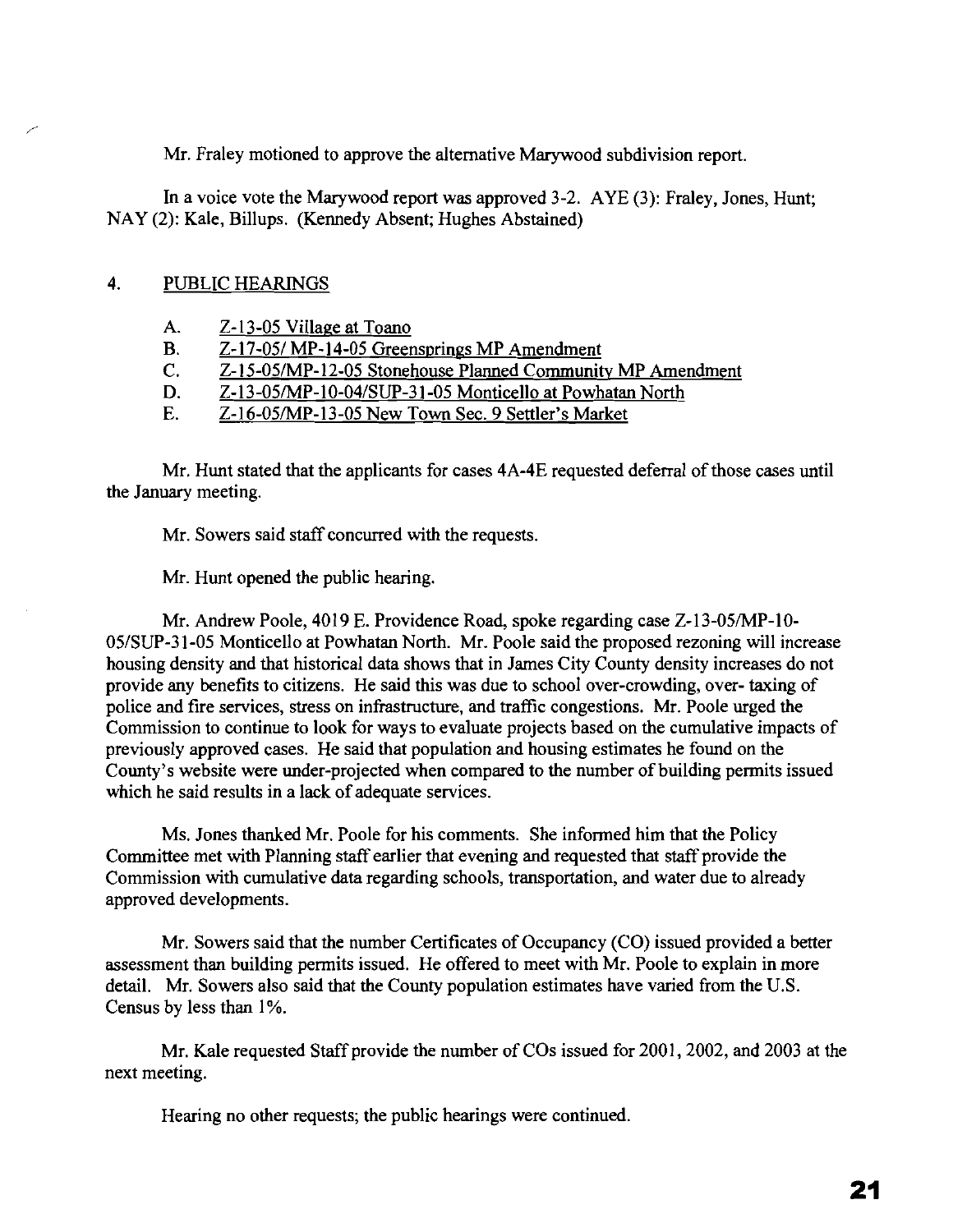### F. AFD-1-89 Armistead 2006 Renewal

Mr. Matthew Arcieri presented the staff report. Last reviewed in 2002, the existing 311.83 acre Armistead Agricultural and Forestal District (AFD) must now be reviewed, according to State Code, prior to continuance of the AFD. The four-parcel District is generally located between Longhill Road and Centerville Road, bounded by the Forest Glen, Longhill Station, Adam's Hunt and Fox Ridge subdivisions. The properties are further identified as Parcel No. (I-I) on JCC Tax Map No. (31-4); Parcel No. (1-29) on JCC Tax Map No. (31-3); and Parcel Nos. (1-14) and (1-17) on JCC Tax Map No. (31-2). The district includes all the land on the above properties with the exception of all land within 25 feet of the road right-of-way of Centerville Rd. (Rt. 614) and all land within 45 feet of the road right-of-way of Longhill Rd. (Rt. 612) to allow for possible road improvements. The properties are zoned R-8, Rural Residential, and A-I, General Agricultural and designated Low Density Residential on the Comprehensive Plan Land Use Map. Staff recommended that the district be re-established for an additional 4 years and 10 months. The additional 10 months is a one-time addition in order to allow the County to synchronize the terms of all districts so that they all will expire in the same month in 20IO. On November *29th* the AFD Advisory Committee recommended renewal by a vote of 9-0.

Mr. Hunt opened the public hearing.

Hearing no requests; the public hearing was closed.

Mr. Fraley motioned to recommend approval.

Ms. Jones seconded the motion.

In a unanimous roll call vote the case was recommended for approval (6-0). AYE (6): Fraley, Jones, Hughes, Kale, Billups, Hunt; NAY (0). (Kennedy Absent)

## G. AFD-I-93 Williamsburg Farms 2006 Renewal

Mr. Matthew Arcieri presented the staff report. Last reviewed in 2002, the existing 219.30-acre Williamsburg Farms Agricultural and Forestal District (AFD) must now be reviewed, according to State Code, prior to continuance of the AFD. The two-parcel District is generally located east of Lake Powell Road, south of the Williamsburg-Jamestown Airport, and adjacent to The Vineyards at Jockey's Neck subdivision. The properties are further identified as Parcel Nos. (1-10) and (1- 12) on JCC Tax Map No. (48-4). The district includes all the land on the above properties with the exception of all land within 25 feet of the road right-of-way of Lake Powell Rd. (Rt. 618) to allow for possible road improvements. The properties are zoned R-8, Rural Residential, and R-I, Limited Residential and designated Low Density Residential on the Comprehensive Plan Land Use Map. As part of the 2006 renewal staff worked with the Williamsburg Winery to re-draw the boundaries of the Williamsburg Farms AFD. 60.74 acres are proposed to be added to the District bringing its total size to 280.04 acres. This revised district excludes Gabriel Archer Tavern and Wedmore Place Inn which are commercial uses. Staffrecommended the district be renewed for an

**22**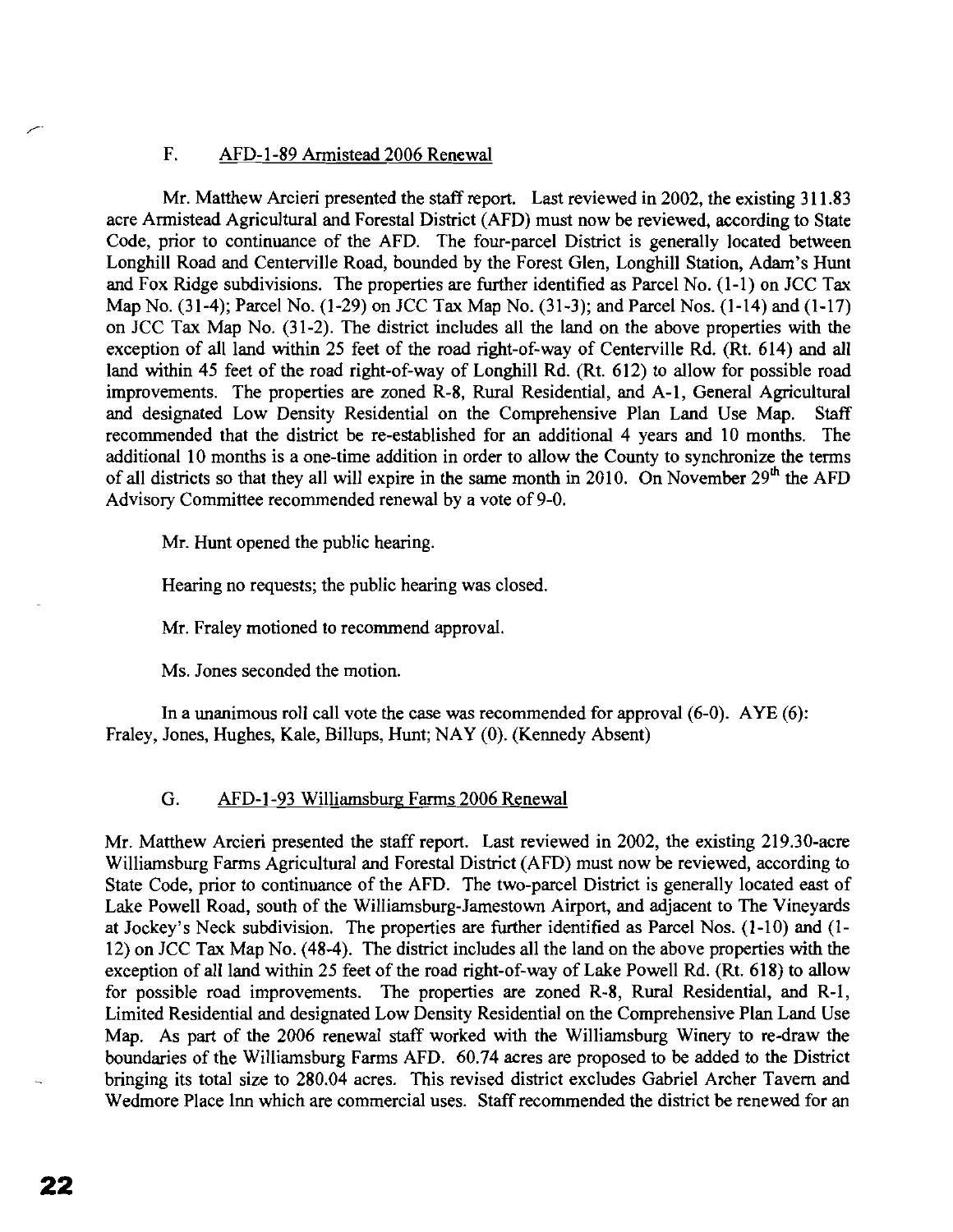additional 4 years and 10 months. The additional 10 months is a one-time addition in order to allow the County to synchronize the terms of all Districts so that they all will expire in the same month in 2010. On November 29<sup>th</sup> the AFD Advisory Committee recommended renewal by a vote of 9-0.

Mr. Hunt opened the public hearing.

Mr. Kale asked if the Winery was adding some of its own land to the AFD.

Mr. Arcieri said the Winery had previously withdrawn 75 acres, which is according to policy, but only used approximately 12 acres to establish 4 residential lots and are now returning the balance to the AFD.

Mr. Kale asked if the owner had forfeited any money in that trade off.

Mr. Arcieri said he would have to consult with the Commissioner of Revenue to find out.

Mr. Horne said that typical there is a rollback tax of the differential taxes for the previous 5 years. He assumed a rollback tax would have been paid at the time of the withdrawal.

Mr. Kale said the preference is that land not be withdrawn rather than have it withdrawn and then returned.

Mr. Arcieri explained that at that time the AFD Advisory Committee wanted to comply with the Board's policy with the understanding that the AFD was coming up for renewal.

Hearing no other requests to speak the public hearing was closed.

Ms. lones motioned to recommend approval.

Mr. Fraley seconded the motion.

In a unanimous roll call vote the case was recommended for approval  $(6-0)$ . AYE  $(6)$ : Fraley, Jones, Hughes, Kale, Billups, Hunt; NAY (0). (Kennedy Absent)

## H. ZO-9-05 Zoning Ordinance Amendment - Appeals for the Board of Zoning Appeals

Mr. Adam Kinsman presented the staff report on the ordinance to amend and reordain Chapter 24, Zoning, of the Code of the County of James City Virginia, by amending Article VIII, Appeals, Division 3, Regulations Governing Appeals, Sections 24-666, Petition for certiorari to review decision of board, to state that a petition to review a decision of the Board of Zoning Appeals must be filed within 30 days after the final decision of the Board. Staff recommended approval.

Mr. Hunt opened the public hearing.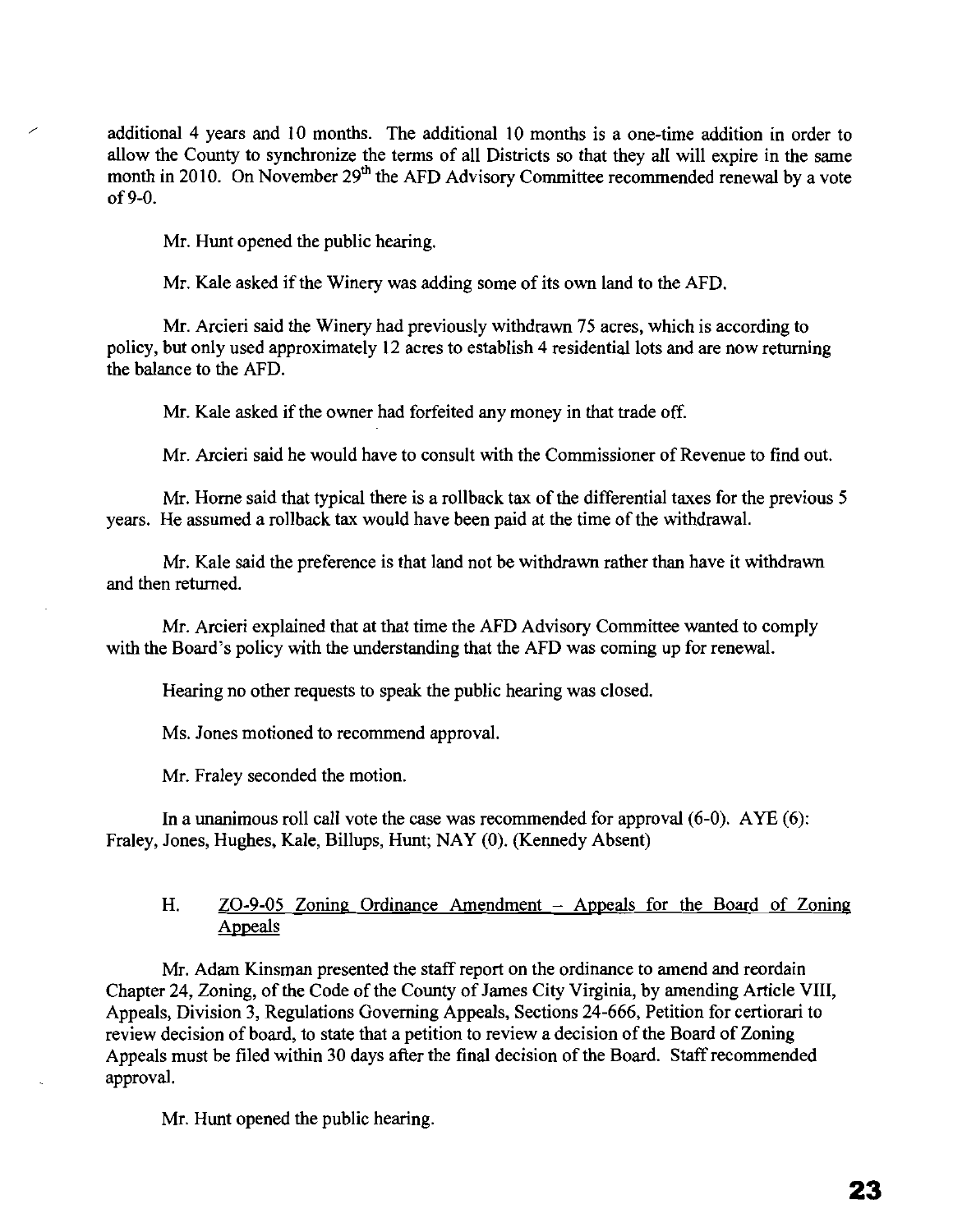Hearing no requests to speak, the public hearing was closed.

Mr. Kale motioned to recommend approval of the amendment.

Mr. Jones seconded the motion.

In a unanimous roll call vote the amendment was recommended for approval (6-0). AYE: Jones, Fraley, Hughes, Kale, Billups, Hunt (6); NAY: (0) (Kennedy Absent).

### 1. ZO-6-05 Zoning Ordinance Amendment - Retail Gardening Supplies

Mr. Kale said the text outlining the proposed changes that were included in the Planning Commission packets was not legible. He asked to have the proposed language read out loud.

Mr. Joel Almquist read the proposed changes and presented the staff report to amend and reordain Chapter 24, Zoning, of the Code of the County of James City Virginia, by amending Article V, Districts, Division 2, General Agriculture District, A-I, Sections 24-212 or 24-213, Permitted uses and uses permitted by special use permit only, to allow facilities for the retail sales of gardening supplies in the General Agriculture Zoning District upon the issuance of a special use permit by the Board of Supervisors. Staff recommended approval.

Mr. Billups asked if the definition of gardening supplies conformed to what had been discussed last month. He also asked for an explanation of how this definition differed from those in other zoning districts.

Mr. Almquist said that currently only items grown on site can be sold. He explained that this amendment would also allow the sell of items grown off site.

Mr. Billups and Ms. Jones discussed their thoughts about the Policy Committee's intent. Ms. Jones stated that perhaps the initial intent had become too complicated.

Ms. Hughes said Commissioners asked staff to provide a definition of garden supply centers to make sure such centers wouldn't morph into something like Home Depot or Lowe's. She said the question was whether the definition was complimentary to the A-I District and if it served the objective.

Ms. Jones said she wondered if the definition should have stopped with just plants.

Mr. Billups agreed with Ms. Jones saying the definition was too broad.

Ms. Jones suggested garden supply sales should be deleted.

Mr. Kale said that since the Policy Committee requested the definition that perhaps that committee should review it prior to it being considered by the full Commission.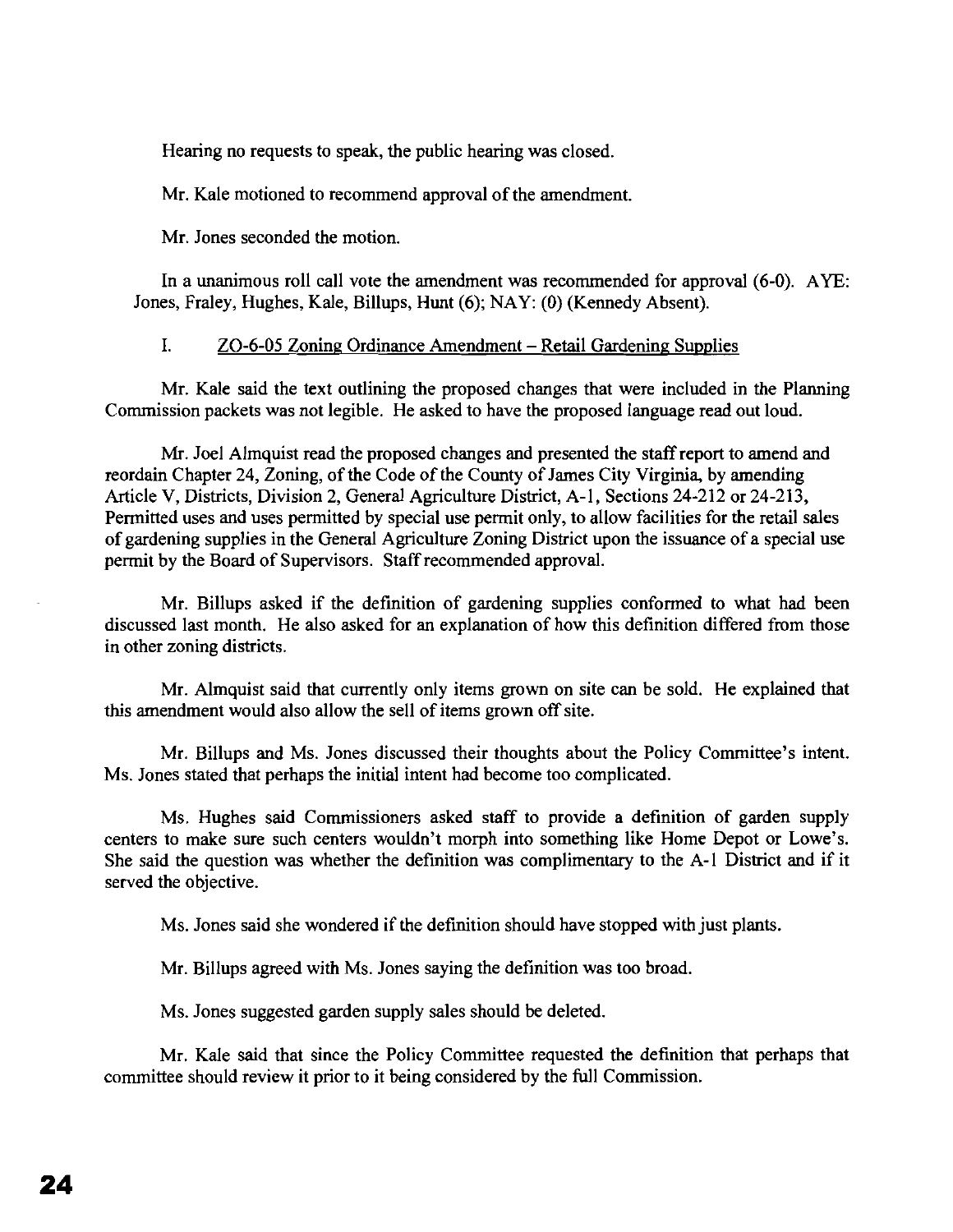Mr. Fraley said the proposal was initiated by a citizen's request. He said that request specifically asked for the allowance of plants and garden supplies. Mr. Fraley also agreed with Mr. Kale that a procedural error had been made.

Mr. Fraley motioned to refer the proposal to the Policy Committee for review.

Mr. Kale seconded the motion.

Mr.Billups said that a definition had been agreed to last week that was not as broad. He said the Policy Committee would accept the referral.

In a unanimous voice vote the proposal was referred back to the Policy Committee for review (6-0). (Kennedy Absent)

### J. SUP-30-05. St. Olaf Catholic Church

Mr. Matthew Arcieri presented the staff report stating that Mr. Peter Margan has applied for a Special Use Permit for the parcel located at 104 Norge Lane, which is currently zoned R-8, Rural Residential, with Proffers in order to bring the existing church facility into conformance with the current zoning ordinance. The property is also known as parcel (1-16) on the JCC Tax Map (23-2). The Special Use Permit application is necessary to allow the church to complete minor expansions and renovations which are currently prohibited since the use is non-conforming. The site is designated as Low Density Residential by the James City County Comprehensive Plan. Recommended uses include very limited commercial establishments, churches, single family homes, duplexes, and cluster housing with a recommended gross density of 1 unit per acre up to 4 units per acre in developments that offer particular public benefits.

Mr. Kale noted that according to the staff report St. Olaf is in the process of relocating to a new site. He asked if the Special Use Permit (SUP) should be issued for a specified length of time.

Mr. Sowers stated that SUPs are usually issued for an indefinite period unless there is a reason to monitor for conditions that might have changed.

Mr. Kale asked if the SUP would transfer with future sales of the property until such time it was deemed that they were not conforming.

Mr. Sowers said it would run with the land until it is changed by the Board of Supervisors.

Ms. Hughes stated that the buffer area was mainly tall pine trees and that one can see pretty the area where the trailers would be located. She said she was also concerned with the idea that the SUP would convey if the property was sold particularly since it is located in a Community Character Corridor.

Mr. Arcieri stated that staff could propose adding a condition that put a time period on the placement of the trailers for three to five years. He said that in prior discussions the applicant indicated that this would be acceptable.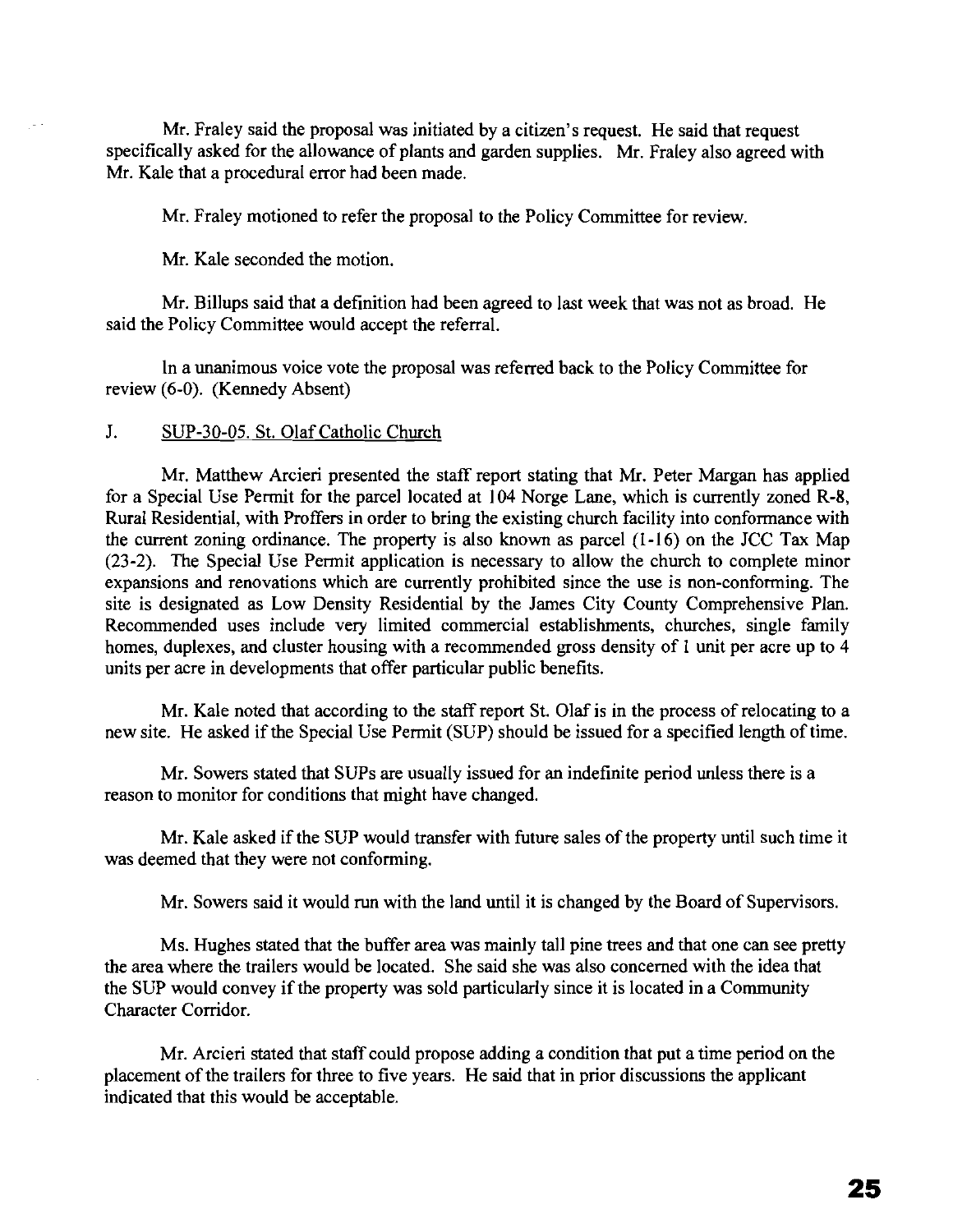Ms. Jones asked if that would change upon the transfer of ownership.

Mr. Arcieri said the condition would allow the trailers for three years. He said after that the trailers would have to be removed regardless of plans for the site.

Mr. Kale said that it seemed to be appropriate to add a time limit and that if St. Olaf had not made their transaction by then that they could renew the SUP. He said the area is a Community Character Corridor and in the transformation process. Mr. Kale also said he had problems with trailers being located there but he wants to help the church solve their problem.

Mr. Sowers said it would not be unusual to place a time limit on trailers specifically and not prevent the building addition.

Mr. Hunt asked if St. Olaf has indicated how they will dispose of the property once they have relocated.

Mr. Arcieri said they had not indicated the ultimate use of the property.

Mr. Fraley stated that he was in favor of placing a time restriction on the SUP. He also asked for comments on initiatives for properly buffering the site.

Mr. Arcieri said that since the trailers were semi-permanent structures, staff could look into landscaping. He stated that staff does not typically recommend substantial landscaping for a trailer but that it could be looked into for this situation.

Ms. Hughes stated that a condition to improve the buffer would be in everyone's best interest.

Mr. Arcieri said that the intention of the original conditions were to preserve the existing buffer. He stated they were looking to keep the trailers out of site. He also said that staff was working with the applicant to prepare the site plan and would work to make sure the trailers were not visible.

Ms. Hughes asked if the site was elevated above Richmond Road.

Mr. Arcieri answered no.

Ms. Hughes said she could clearly see between the church and the office.

Mr. Fraley stated that the intent was to have the trailers outside the buffer. He asked what type of review the site plan would require.

Mr. Arcieri said it would require administrative review.

Mr. Fraley recommended a condition to ensure that the trailers are out of sight or adequately buffered or landscaped.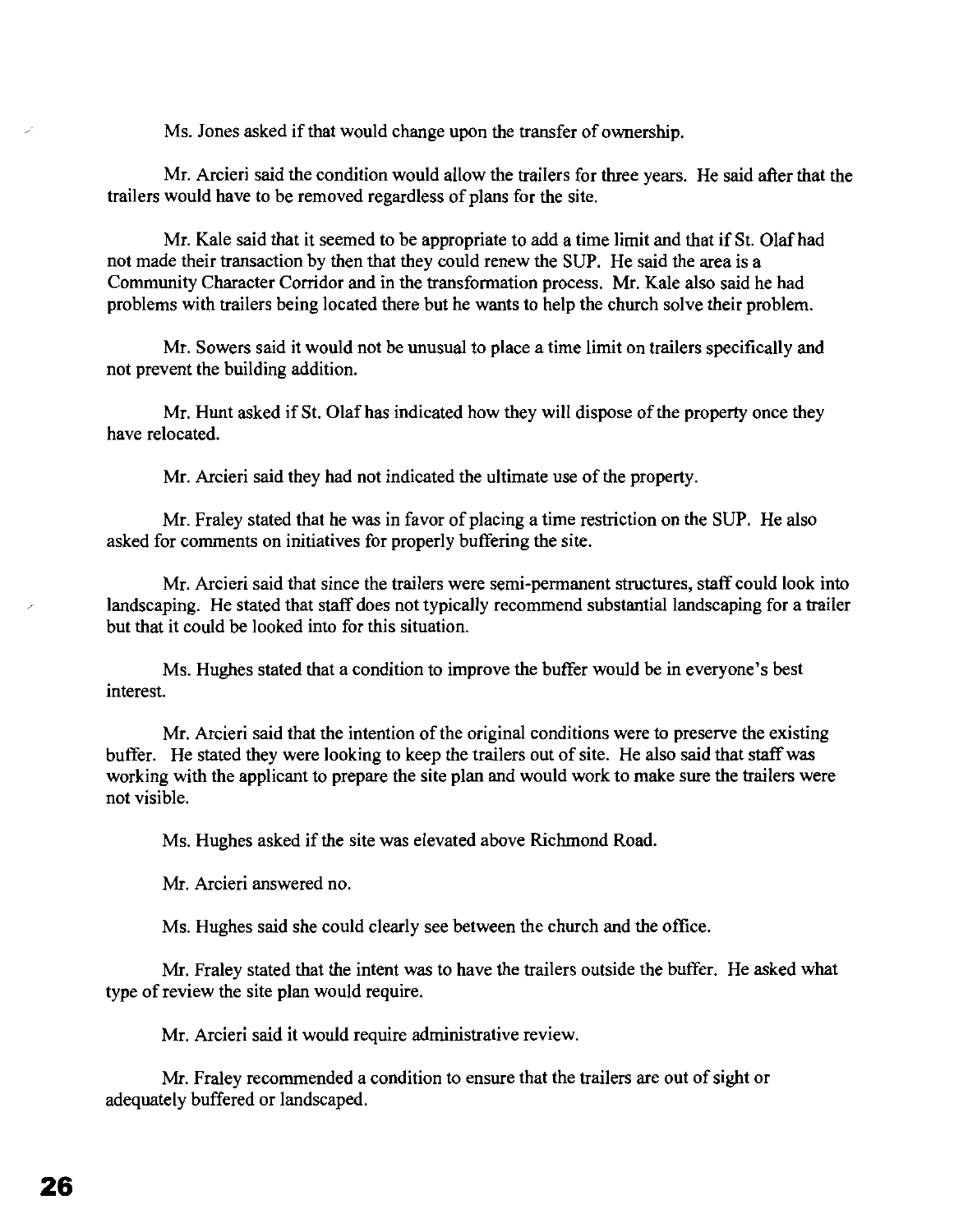Mr. Sowers said that a condition requiring DRC approval could be added.

Mr. Fraley recommended a three year time limit on the trailers.

Ms. Jones stated her agreement with the three year limit.

Mr. Hunt opened the public hearing.

Mr. Peter Margan, Chairman of the St. Olaf Building Committee, stated that the intention was to have this as a short term set-up since they were looking to relocate to another property in James City County. He also stated their intention to add a greenery border of Leander or Cypress to block the trailer from the road and to use them temporarily. Mr. Margan said they would meet any obligations the Board requests.

Mr. Kale asked if the applicant was comfortable with the amended conditions.

Mr. Margan said they were going to improve the landscape buffer anyway.

Mr. Hunt commended the applicant on their success.

Hearing no other requests; the public hearing was closed.

Ms. Jones motioned to approve the proposal with amended conditions.

Mr. Billups seconded the motion.

Mr. Fraley asked for a reading of the amended conditions.

Mr. Arcieri said it would be a standard condition for a three year time limit and appropriate screening for the trailers.

Mr. Fraley motioned to accept the proposed language as well.

Ms. Jones seconded the motion.

In a unanimous roll call vote the proposal and amended conditions were recommended for approval (6-0) AYE: Billups, Kale, Hughes, Fraley, Jones, Hunt; NAY: (0). (Kennedy absent)

## K. Moss Creek Commerce Center (Toano Business Center)

Ms. Ellen Cook presented the staff report stating that Mr. Vernon Geddy has submitted an application to rezone 21.23 acres of land from A-1, General Agricultural to MU, Mixed Use, with proffers. The applicant proposes 3,575 square feet of bank; 4,725 square feet of convenience store with fueling;  $34,630$  square feet of retail;  $54,000$  square feet of office/warehouse space; and a mini-storage facility. The property is located at 9686 and 9690 Old Stage Road, and is further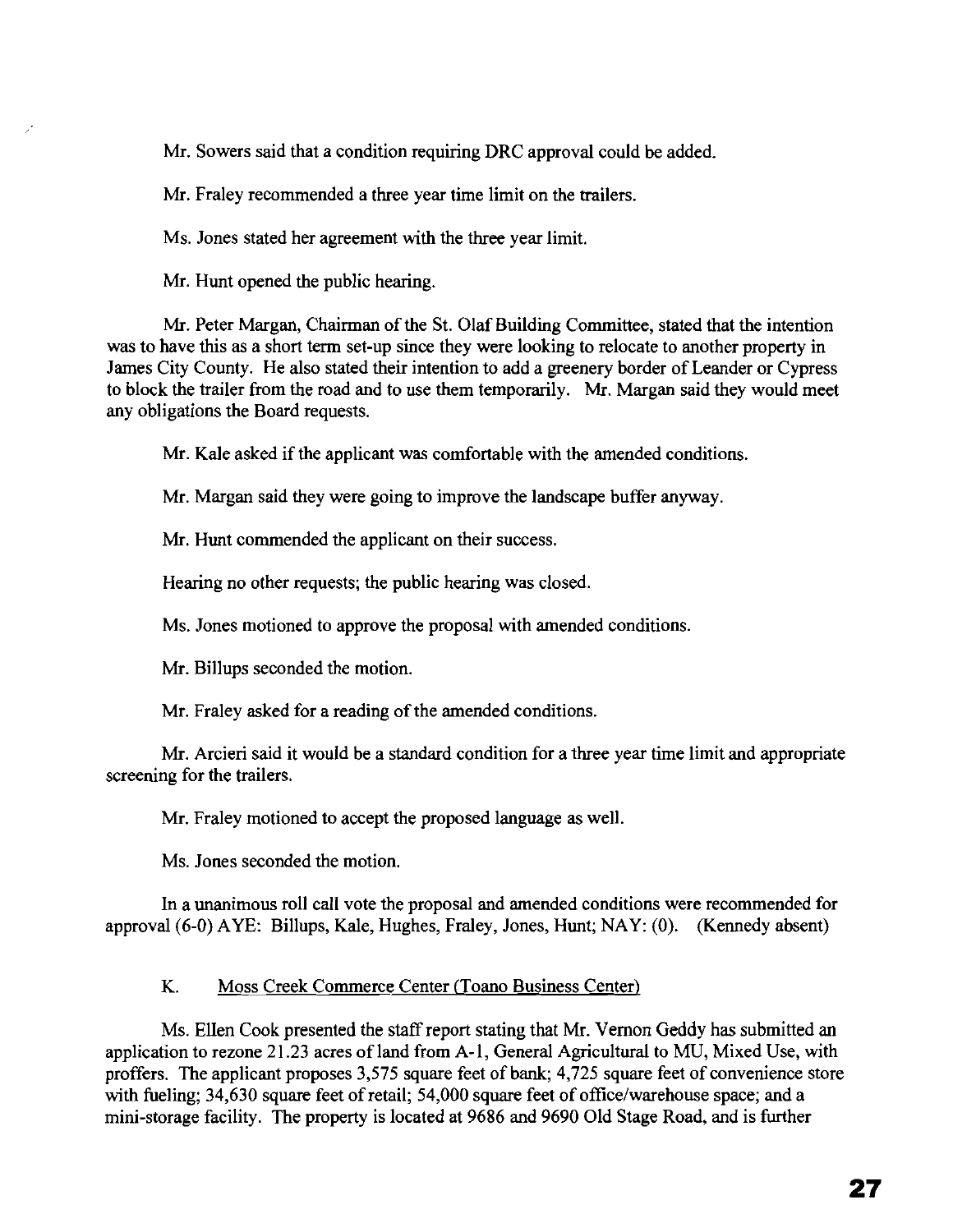identified as parcels (1-4), and (1-34) on the lCC Real Estate Tax Map (4-4). The property is designated Low Density Residential and Mixed Use on the Comprehensive Plan Land Use Map. Recommended uses on property designated for Low Density Residential includes single family homes, duplexes, cluster housing, and very limited commercial establishments with a gross density of up to 4 units per acre in developments that offer particular public benefits. Recommended uses on property designated for Mixed Use in the Stonehouse mixed use area include light industrial and officelbusiness park, with commercial uses clearly secondary in nature. VDOT comments on the initial traffic study stated that the agency did not concur with a number of technical items in the study as well as the proposed roadway configuration. Staff recommended deferral of the proposal to allow VDOT to review a recently submitted revised traffic study and resolution of other outstanding issues.

Mr. Hunt opened the public hearing.

Mr. Vernon M. Geddy, III represented the applicant. He gave a powerpoint presentation outlining the vision for the project. He said the goal was to provide goods and services to citizens living and working in the Stonehouse area. Mr. Geddy said the applicant was not seeking a decision at this time but requested feedback from Commissioners to facilitate being able to present the case at the next meeting.

Mr. Hunt asked if the applicant saw any impediments to being able to connect to Fieldstone Parkway.

Mr. Geddy said the location was really the only potential access to that land bay of the Stonehouse development. He said that although they could not force the other property owners to allow a connection he thought it would be easy to work out.

Mr. Kale asked about the location of the Stonehouse western boundary.

Mr. Geddy showed the area on the master plan.

Mr. Kale asked whose permission was needed to allow a connection to Fieldstone Parkway.

Mr. Geddy said it would be the owner of the Stonehouse Planned Development.

Mr. Kale asked how much of the vegetation shown in Mr. Geddy's 1<sup>st</sup> photograph would be maintained.

Mr. Geddy said it would all be retained and that a large portion of it is in the VDOT rightof-way.

Mr. Hunt said the prior owner of the parcel in question said that VDOT had purchased the right-of-way some time ago.

Mr. Kale said the buffer would be cut in half should VDOT chose to install a four lanes roadway.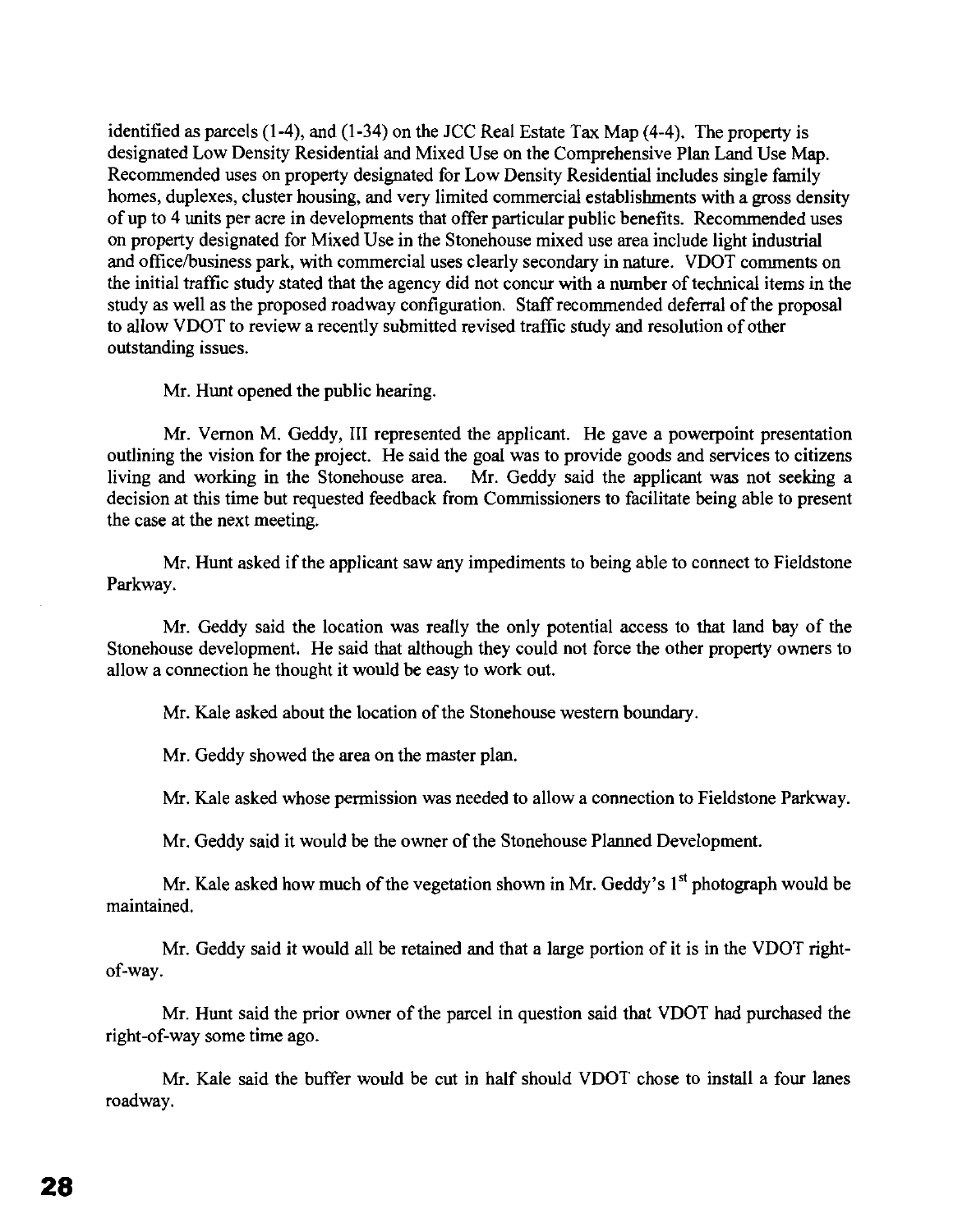Mr. Geddy agreed that the width would be cut down but said that a minimum 50 foot buffer with enhanced landscaping would be maintained.

Mr. Kale referred to the last page of the staff report identifying staff concerns. He stated that he would like to see responses to those concerns in addition to VDOT comments if a deferral was granted. Mr. Kale also asked for an explanation of the last sentence of the last item regarding an exemption to the commercial special use provision.

Mr. Geddy explained that a project zoned to mixed use with a binding master plan would be exempt from the commercial special use permit ordinance since the entire project would have already gone through the entire process.

Ms. Hughes asked what the height of the buildings would be.

Mr. Geddy said there is a proffered height limit of 35 feet.

Ms. Hughes asked if it was possible to provide architectural renderings with the resubmittal since the project would change the character of the road in that area.

Mr. Geddy said that architectural renderings would be difficult to supply because the buildings had not been designed but that the applicant had proffered that any building fronting on Fieldstone Parkway or Route 30 would present a front facade on those roads.

Ms. Jones stated that she would like to see more flow through the site and more neighborhood commercial and small business and less office/warehouse.

Mr. Fraley said he was concerned that approving a small project within a very large area that would eventually be developed would result in a patchwork effect. He also stated concerns about the flow, the eclectic mix of uses, and his desire for the applicant to share in the cost for road improvements.

Mr. Kale said the mini-storage facility should not visible from the road or any residences. He also stated his agreement with Ms. Jones' concerns relative to warehouses and the project being in harmony with its surroundings, including providing a healthy, strong buffer and attractive entryway.

Mr. Geddy said the applicant was committed to a high quality development. He said they agreed with the Commission's concerns about the mini-storage facility and said its location within the site had been chosen for those reasons.

Mr. Kale said the buffer at the Busch Corporate Center on Route 60 in front of McLaws Circle provided a better feel in comparison to Kingsmill Shoppes across the street from it where there is no buffer. He also asked Mr. Sowers if the project would require DRC approval during the site plan phase.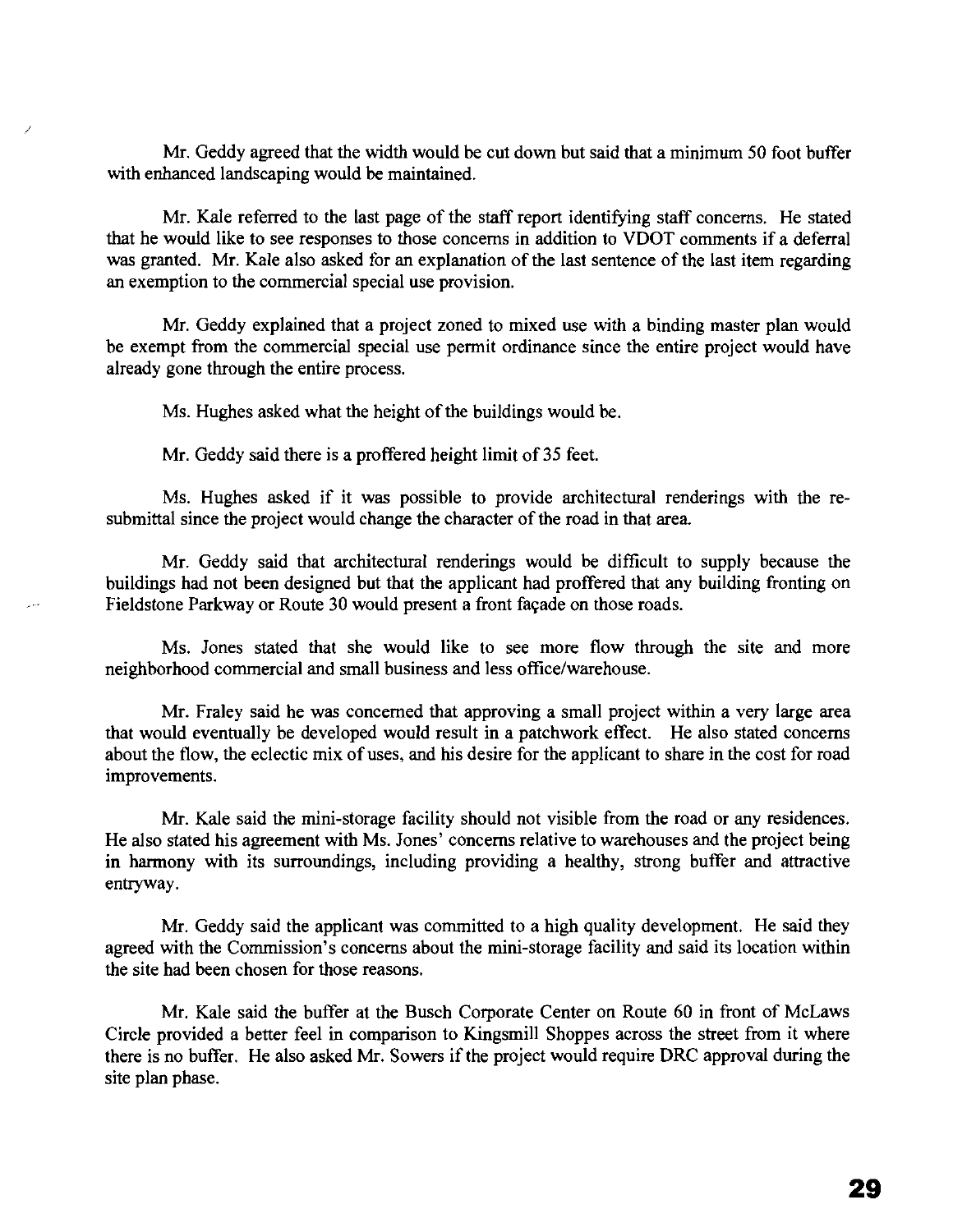Mr. Sowers answered yes.

Mr. Hunt asked Mr. Kale if he thought the Busch Corporate Center buffer was acceptable.

Mr. Kale said it was a more enjoyable setting than having no buffer at all.

Mr. Geddy clarified that there would not be any large scale warehousing but rather small warehouses with offices in front.

Mr. Billups asked if the applicant had received any community input.

Mr. Geddy said the applicant meet with the Board of Director's of the Stonehouse Homeowner's Association.

Mr. Michael Brown, the applicant, said residents wanted to know when construction would start. He said there had been concerns about the architecture that had been addressed. He said he had the same devotion to the architecture of this project as he did with his Jamestown Retreat project.

Mr. Kale asked if the architecture of this project would be as up-scale as Jamestown Retreat.

Mr. Brown answered yes and added that he plans a more low-impact architecture utilizing natural materials and colors such as timber frame, stone and brick. He said he would try to provide renderings at the next meeting.

Mr. Kale said architectural renderings would be helpful to ensure a good fit with the community. He said it would also be helpful to be reminded of what is planned for the adjacent properties.

Hearing no other requests to speak the public hearing was continued.

### 6. PLANNING DIRECTOR'S REPORT

Mr. Marvin Sowers presented the report. He said a worksession with the Board of Supervisors' had been tentatively planned for March. He talked about the Division's up-coming work program including the mid-year budget process. He also said that in response to discussions at last month's meeting about staff relationships with Commissioners that staff suggested holding some type of team building strategy meetings with Planning staff. He said that beginning in January senior staff could meet with members of the Planning Commission perhaps with a thirdparty facilitator.

Mr. Kale said that before a team building strategy was implemented that Commissioners needed to express their concerns about staff in private. He suggested that the Chairman and/or Vice-Chairman meet over the next 4-6 weeks with individual members to discuss their concerns, then met with Planning leadership to convey those concerns and decide when and if a team